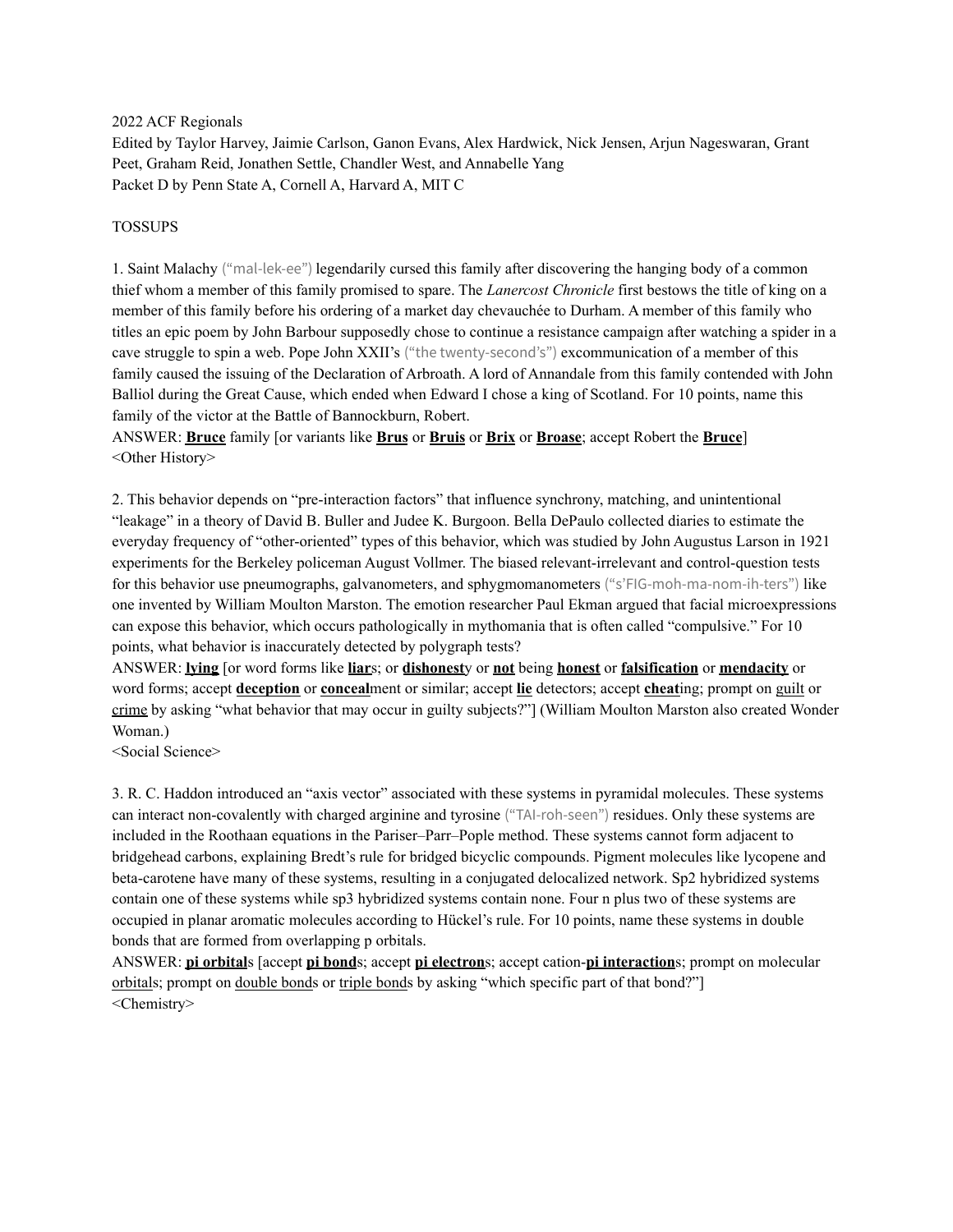4. A writer sends his parents letters from this country, leading his mother to wonder why his stories are not set in this country, in the short story "Swimming Lessons." In another short story, an electrical engineer in this country declares "it's a parent's duty to hope" and describes how two boys could have swum to a nearby island. After a plane crash, the government worker Judith Templeton asks Shaila to help people in this country perform the title "Management of Grief." In a novel written in this country, a boy named after a swimming pool who practices Hindusim, Islam, and Christianity narrates two versions of how he survived a shipwreck with Richard Parker, a tiger. For 10 points, name this adopted country of Rohinton Mistry, Bharati Mukherjee, and Yann Martel ("YAWN mar-TEL").

#### ANSWER: **Canada**

<British Literature>

#### *Note to moderator: Read the answerline carefully.*

5. A portrait of two members of this institution, one of whom appears to be making a finger-gun-like gesture, appears on the cover of Hannah Williams's history of it *in Portraits*. A painting created for this institution depicts a green-cloaked Peace ushering in a bare-breasted Abundance. This institution codified a hierarchy that placed paintings of historical scenes at the top and still lifes at the bottom. This institution awarded a scholarship that funded students to stay in the Palazzo Mancini to study art in Rome. Members of this institution had their work highlighted in official Salons. For 10 points, identify this institution founded by Charles Le Brun whose membership included the artists Antoine Watteau ("vah-TOH") and Jacques-Louis David.

ANSWER: French **Academy** [or **Academy** of Fine Arts or **Académie** des Beaux-Arts or **Académie** Royale de Peinture et de Sculpture or **Academy** of Painting and Sculpture; accept *Académie Royale: A History in Portraits*; prompt on Institut de France; prompt on Royal Academy said in that order; prompt on French government or similar answers; prompt on French ministry of arts; reject "salons"] (The first sentence refers to Hyacinthe Rigaud's portrait of Charles Le Brun and Pierre Mignard. The second sentence refers to Elisabeth Vigée Le Brun's painting *Peace Bringing Back Abundance*.)

<Painting/Sculpture>

6. *Specific term required.* Jytte Klausen's "thirty-year history" of this concept traces its global spread to a 1980s-era fundraising campaign for a network that operated from Boston's Care International. This concept's relationship with empire titles an 1870 to 1920 history by Neil Faulkner that describes Reginald Wingate's fear of its "contagion" after William Hicks's expedition to Kordofan. An activist who founded a pan-Ummah party in Ismailia in 1928 disparaged a "greater" form of this concept "of the heart" and promoted it "against the polytheists." This concept names campaigns against Hausaland led by Fulanis like Usman dan Fodio of the Sokoto Caliphate. Sayyid Quṭb ("KOO-tub") preached a Salafi form of this concept "of the sword" that was embraced by al-Qāeda. For 10 points, give this term for spiritual struggle or Islamic holy war.

ANSWER: **jihād** [or **jihad**ism; accept Fulani **jihad**s; accept *Empire and Jihad*; accept *Western Jihadism: A Thirty-Year History*] (The first line refers to Abdullah Yusuf Azzam. The third line is about Hassan al-Banna, founder of the Muslim Brotherhood.)

<World History>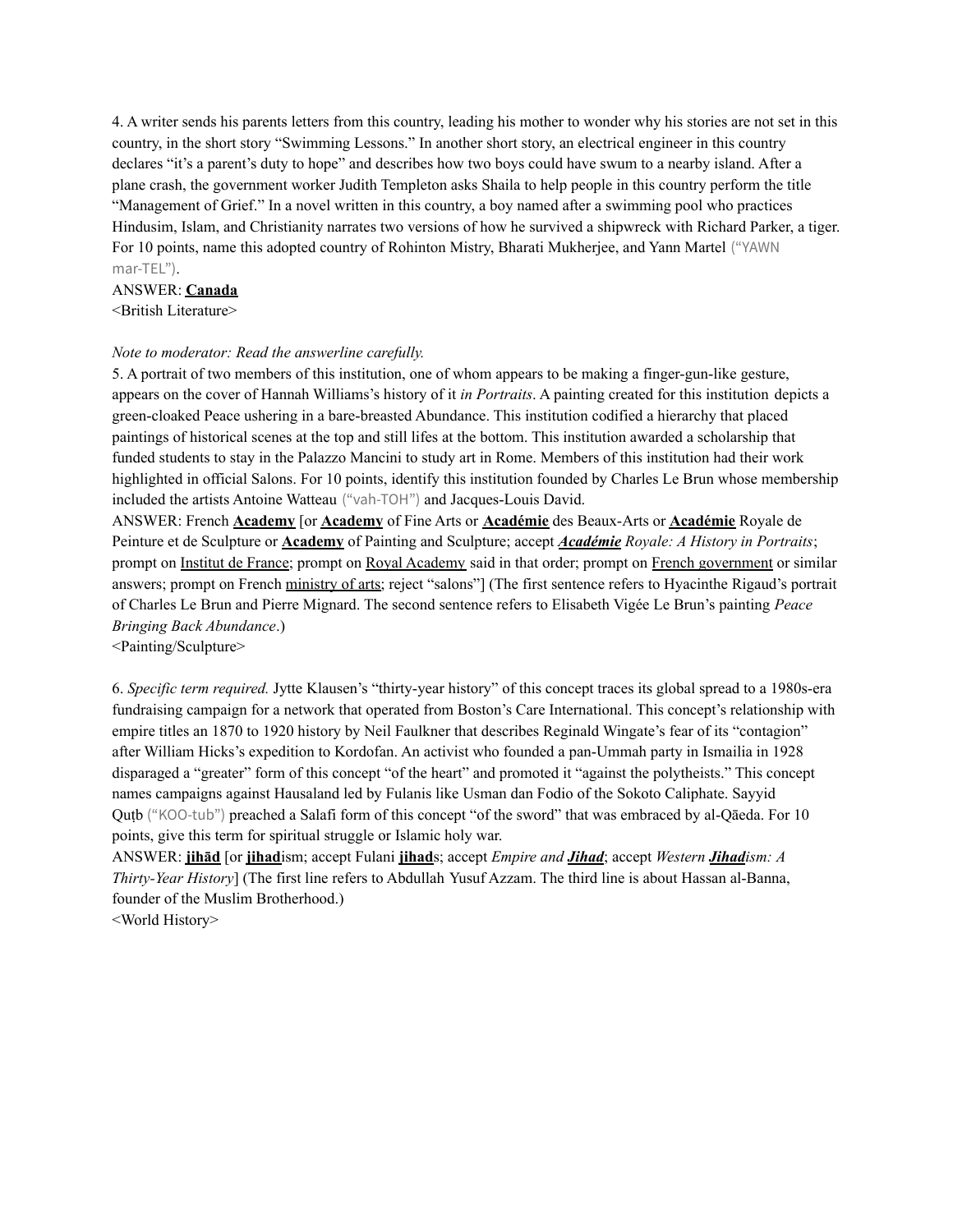7. After being forbidden from sleeping with her father, the protagonist of a novel by this author asks her cousin to sleep over under the pretense that he looks scared. The protagonist of that novel by this author hits a soldier over the head with a pitcher while he sexually assaults her. In another novel by this author, a character hears the *Eroica* Symphony on the radio while hiding in the bushes. In a novel by this author, the wedding of Janice and Jarvis is obsessed over by the protagonist, who changes her name from Frankie to F. Jasmine. While eating one of many meals at the New York Café, the protagonist of another novel by this author meets the alcoholic Jake Blount. For 10 points, the deaf-mute John Singer commits suicide in what author's novel *The Heart Is a Lonely Hunter*? ANSWER: Carson **McCullers** [or **L**ula Carson **Smith**; prompt on Smith] (The unnamed novel is *The Member of the Wedding*.)

<American Literature>

8. Samuel Wheeler and Peter Unger used conclusions drawn from this problem to argue against the existence of swizzle sticks, tables, and people in the paper "There Are No Ordinary Things." This problem can be addressed by rejecting the initial premise, by using a truth-value gap view based on supervaluationism, or by rejecting its validity by introducing degrees of truth. A balding man was used to illustrate an alternate version of this problem attributed to Eubulides of Miletus ("mil-EE-tuss"). This problem emerges from the fact that it uses vague predicates, meaning it is impossible to say if removing one object from a group constitutes the destruction of a collective object. For 10 points, what problem is framed by removing grains from a pile and asking when it ceases to be a pile? ANSWER: **sorites** ("so-RYE-teez") paradox [accept paradox of the **heap**; accept logical **sorites**; accept **sorites** problem; accept **line-drawing** problem; prompt on vagueness before read; prompt on balding man before "balding" by asking "that paradox is more generally known as what paradox?"] <Philosophy>

9. The shear tensor quantifies the (emphasize) *lack* of this property in Bianchi cosmological models. This is the alphabetically (emphasize) *second* of the two properties required for three-dimensional turbulent flows to have a predictable kinetic energy spectrum, as shown by Andrey Kolmogorov ("kull-mah-GOR-uff") in three 1941 papers. Wet etching techniques with this property include using HF on silicon dioxide. Materials that are linear, are elastic, and possess this property are characterized by just two independent elastic constants. In dielectrics (emphasize) *lacking* this property, permittivity is a second-rank tensor. The universe is homogeneous and has this property by the cosmological principle. Models of the early universe explain why the CMB (emphasize) *lacks* this property. For 10 points, give this term for systems that are uniform in all directions.

ANSWER: **isotropic** [or **isotropy**; reject "anisotropy" or "anisotropic"] (The other property in the second sentence is homogeneous.)

<Physics>

10. In a surrealistic sequence, a character with this profession is sucked into the shadow of a man and later encounters a newspaper that folds into a human shape. In another film, a character with this profession is stabbed through the heart and then thrown through a rainbow-colored skylight. The camera disorientingly spins as a character with this profession is repeatedly told, "Attack it!" A character with this profession uses a glass peacock feather to stab the flashing outline of a witch at the end of Dario Argento's film *Suspiria*. While bleeding through a dress after jumping onto a mattress, a character with this profession whispers, "I was perfect"; that character had earlier hallucinated herself growing black feathers. For 10 points, name this profession of Natalie Portman's character in *Black Swan*.

ANSWER: **ballerina** [or **ballet** dancer; prompt on dancer or performer] (The first line is from *The Red Shoes*.) <Other Fine Arts>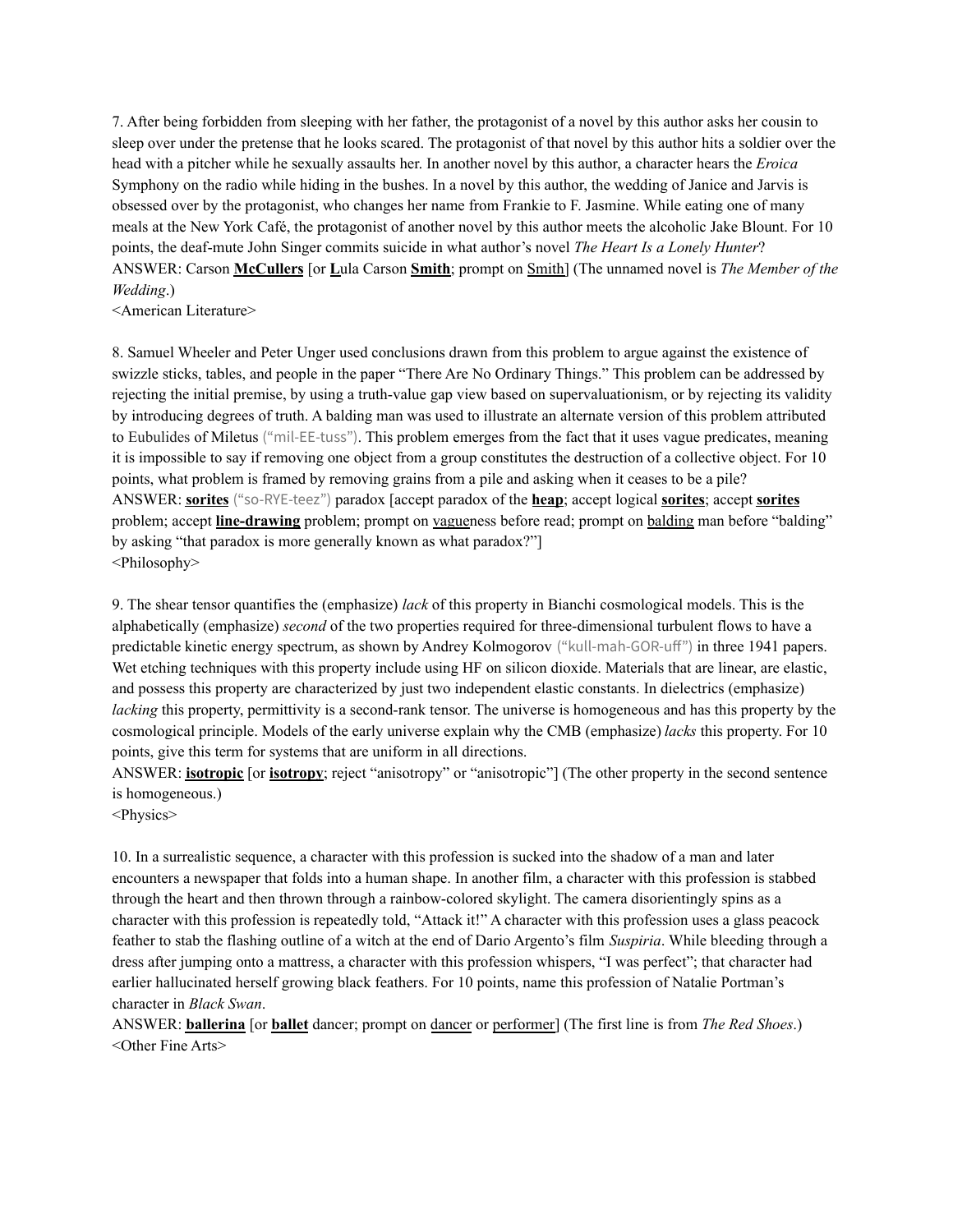11. A relic thought to be this person's skull was found during renovations of the Termoli Cathedral. P. N. Harrison found that a third of the vocabulary in a book named for this person consists of New Testament *hapax legomena*. Friedrich Schleiermacher first observed that figures condemned in a text named for this person appear anachronistically gnostic ("NOSS-tick"). This person is told that "itching ears" will delude selfish followers in an epistle in which he is instructed to drink wine for his health. Epistles named for this figure are often grouped with the Epistle to Titus as the "pastoral epistles" and state that "I suffer not a woman to teach, nor to usurp authority over a man." For 10 points, name this bishop of Ephesus and close companion of Paul whose two namesake epistles condemn female ordination.

ANSWER: **Timothy** [or Saint **Timothy** of Ephesus; or **Timótheos**; accept First **Timothy** or 1 **Timothy**; accept Second **Timothy** or 2 **Timothy**]

<Religion>

12. In a story by this author, an old man tries to use a bread roll dipped in an executed revolutionary's blood to cure his son's illness. The title character of a novella by this author steals turnips from the Convent of Quiet Self-Improvement. This author of "Medicine" created a character who provokes Whiskers Wang ("wong") into beating him in a fight; that character created by this author is unable to sign his name as a perfect circle or recite lines from Chinese opera before his execution. This author depicted a peasant who claims "spiritual victories" and a narrator who imagines that texts contain the words "Eat People!" in two works within the collection *Call to Arms*. For 10 points, name this Chinese author of *The True Story of Ah Q* and "A Madman's Diary." ANSWER: **Lǔ** Xùn ("LOO SHUN") [or **Zhōu** Shùrén] <World Literature>

#### *Note to moderator: Read the answerline carefully.*

13. A cryptic form of this process was recently discovered in the Drakensberg crag lizard. Christian Konrad Sprengel observed that this process (emphasize) *does not* occur in cases of "larceny" or "robbing." Charles H. Turner presented organisms performing this process with cardboard cones to test for color vision. Monotropy ("mono-tropy") and oligolecty ("oligo-lecty") are restricted types of this process, whose "syndromes" include chiropterophily ("chirop-tero-phily") and ornithophily ("ornitho-phily). Pseudocopulation ("pseudo-copulation") may occur during this process, which drove the coevolution of long-nosed bats and agave. In monoecious ("muh-NEESH-us") and bisexual species, "tubes" can undergo both "self" and "cross" types of this process, which precedes double fertilization in angiosperms. For 10 points, what process of transferring male gametes ("GAM-eets") from the stamen to pistils of female plants is often performed by bees? ANSWER: **pollination** [or **pollinator**s; accept cross-**pollination** or self-**pollination** or **pollen** tubes; accept **pollination** syndromes; prompt on fertilization or reproduction or microspore dispersal; prompt on foraging or feeding by asking "what ecological consequence of the foraging?"; prompt on interspecific interactions or mutualism] (The second sentence refers to floral larceny and nectar robbing. Turner was likely the first Black PhD graduate of UChicago.)

<Biology>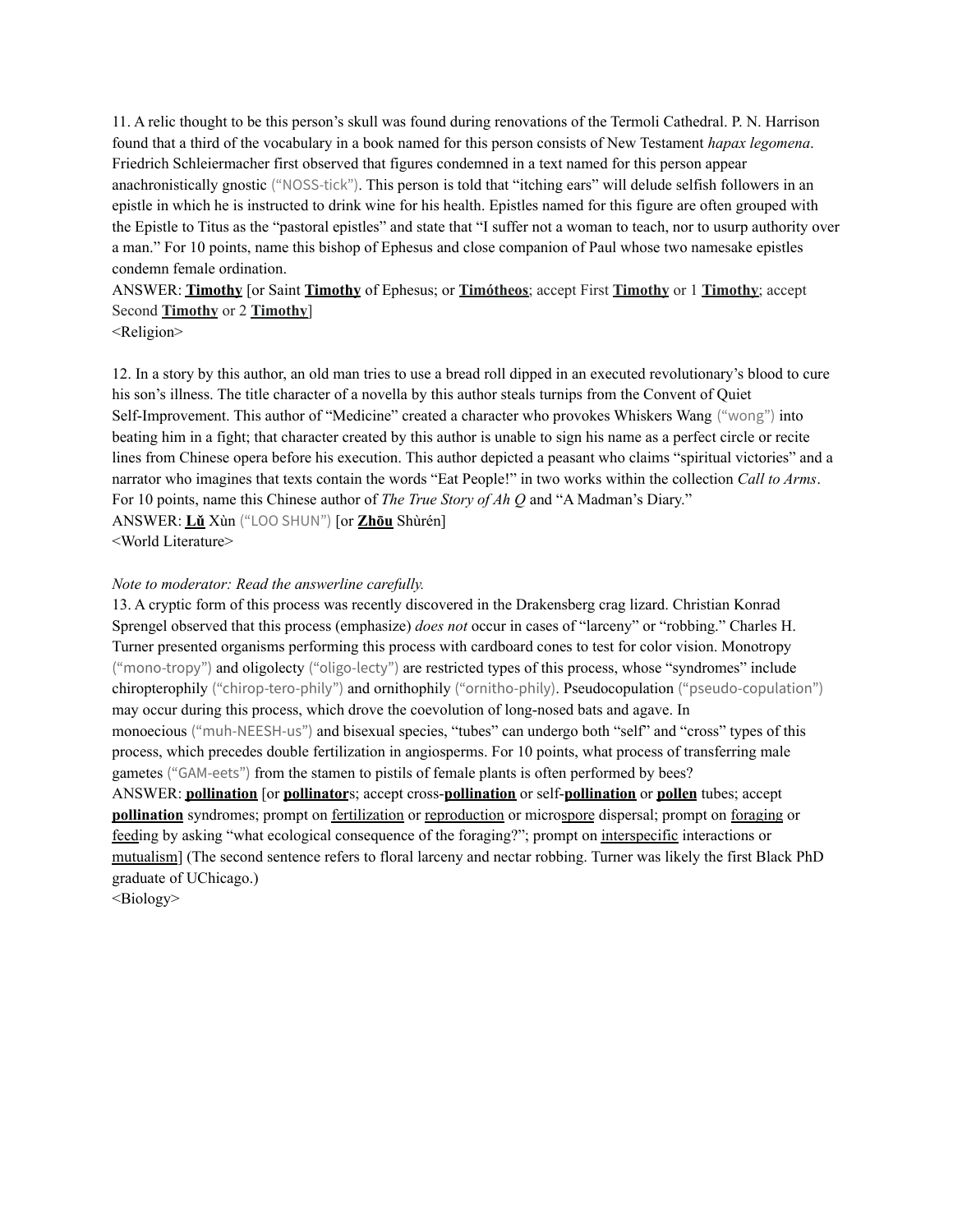14. This politician is the alphabetically first in a "study of political conflict" by Denis Mack Smith, who linked the opportunism of this politician to the later emergence of a fascist state. The Marquis di Villamarina subverted this politician's negotiations at the 1856 Congress of Paris. This politician spearheaded a set of centrist coalitions known as the *connubio* that supplanted a government formed by Massimo d'Azeglio. This politician negotiated an alliance with France in the Plombières ("PLOM-byair") Agreement after Felice Orsini threw three bombs into the carriage of Napoleon III. In denouncing the Armistice of Villafranca, this politician split with the Piedmontese monarchy and embraced the Risorgimento. For 10 points, name this advisor to Victor Emmanuel II and first prime minister of a unified Italy.

ANSWER: Camillo Benso di **Cavour** [or Camillo **Benso** di Cavour; accept Count **Cavour**; or Camillo Paolo Filippo Giulio **Benso** or Count of **Cavour**, Isolabella and Leri] <European History>

15. A word in this language meaning "behind" was corrupted into "Arthur" in a Middlesex County waterway. In the Ramapo Valley, this language formed a pidgin with Unami. This was the first language of Sojourner Truth, who was enslaved in Esopus County. The name of a waterway in this language means "hidden river" because its mouth was covered by vegetation near the Delaware River's League Island. Nine-pin bowling on namesake "greens" was popularized by speakers of this language, who brought cookies and coleslaw to the American colonies. The names for Brooklyn and Harlem originate from this language, whose speakers paved "Walloon Street." For 10 points, name this language spoken at home by Martin van Buren and other descendants of New Amsterdam. ANSWER: **Dutch** [or **Nederlands**] (The word in the first line is "achter." The "hidden river" is the Schuylkill.) <Geography>

16. This substance was worn as armor by a group of black Amazons led by Queen Calafia in *The Adventures of Esplandián*. Between a mountain of diamond and a mountain of this substance, survivors of a shipwreck founded the City of the Caesars. A figure known as "the Turk" claimed that the king napped under a tree adorned with this substance in Quivira. Due to its famed export of wood and this substance, the biblical kingdom of Ophir ("oh-FEER") was identified with Hispaniola by Christopher Columbus. In a legendary coronation ceremony, rulers-to-be coated themselves in this substance and leaped into Lake Guatavita, emerging as zipa of the Muisca ("moo-EE-skah"). For 10 points, Spanish conquistadors searched for Cibola, El Dorado, and other lost cities of what precious metal?

ANSWER: **gold** [or **Au**; or **oro**; prompt on precious metals before read] <Mythology>

17. In neo-Riemannian theory, an R transformation on a major triad built on this note results in an F-sharp minor triad. In E minor, this pitch is the bass note of a 4/2 ("four-two") chord whose root is the dominant. In the major key with a tonic on this note, the Neapolitan chord would be a B-flat major chord. A plagal cadence that begins on a D major resolves to a chord with this note as its root. This note is directly across from E-flat in the circle of fifths. Playing the Aeolian ("ay-OH-lee-in") mode beginning on this note on a piano would result in the playing of no black keys. C major is the relative major of this note's minor key. The most common concert pitch used today uses an oboe playing this 440-hertz note as a reference. For 10 points, the minor key with a tonic on what note has no sharps or flats?

ANSWER: **A** [accept **A**-440 or **A**4] <Classical Music>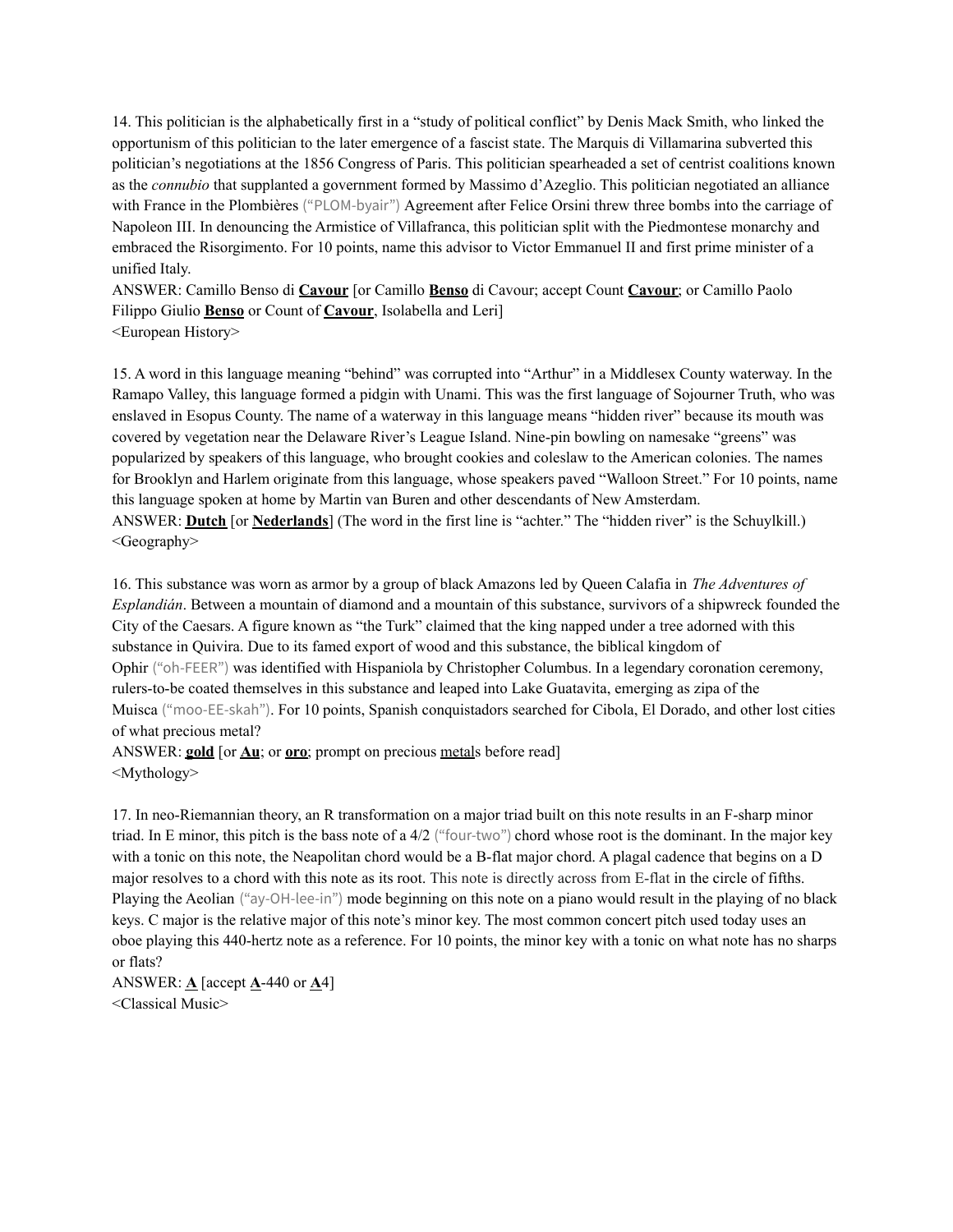18. A Supreme Court case involving this legal issue struck down an Idaho law about appointing the administrators of estates. A brief in a case involving this legal issue credited Pauli Murray as a co-author despite her not directly contributing to it. This legal issue was the focus of a case about the drinking age, *Craig v. Boren*, that introduced the concept of intermediate scrutiny. An act addressing this legal issue was renamed for Patsy Mink. This legal issue was the focus of *Reed v. Reed*, in which one side's brief was written by Ruth Bader Ginsburg. This legal issue was addressed in schools by the passage of Title IX ("nine"). The Lilly Ledbetter Fair Pay Act aimed to combat one form of, for 10 points, what type of unequal treatment that would be addressed by the Equal Rights Amendment? ANSWER: **sex**-based **discrimination** [accept **gender** in place of "sex"; accept **discrimination** against **women** or **discrimination** against **men** or equivalents; accept **sex**ual **equal**ity or similar; prompt on discrimination or equivalents; prompt on sexism or misogyny or sexual harassment or the wage gap or similar by asking "what legal issue is involved?"]

<American History>

19. A standard example for which only one form of this result holds uses a function of the following form: (read slowly) some constant over quantity two times *x*-squared times the natural log of *x*, end quantity. Under a non-negativity assumption, a form of this result is proven by showing a subsequence indexed by *n*-squared is summable and then showing convergence by the first Borel–Cantelli lemma. Assuming a finite variance, Chebyshev's ("CHEB-uh-shevs") inequality can give a proof of a form of this result that requires convergence in probability. This result explains why Monte Carlo methods can approximate numerical results. For 10 points, the central limit theorem is closely related to what result that claims the sample mean converges to the population mean as the number of observations tends to infinity?

ANSWER: **law of large numbers** [or **LLN**; or strong **law of large numbers** or S**LLN**; or weak **law of large numbers** or W**LLN**; or uniform **law of large numbers** or U**LLN**] <Other Science>

20. In a story by this author, a town sends a woman to seduce Saufe ("SAUF"), who tries to build wings so he can talk to angels before becoming a pearl fisher. At the end of a story by this author, a woman is embraced and told that she "will enchant the angels." In another story by this author, the Prioress tries to force Boris and Athena to marry, before magically changing places with the title animal. The devout Protestant daughters of the Dean are frightened when a turtle enters their kitchen in a story by this author of "The Monkey." In a story by this author, Martine and Phillipa learn that the title Catholic cook has spent her entire lottery winnings on an extravagant dinner. For 10 points, name this author of the stories "The Deluge at Norderney" and "Babette's Feast," the collection *Seven Gothic Tales,* and the memoir *Out of Africa.*

ANSWER: Isak **Dinesen** [or Karen **Blixen**; or Karen Christenze von **Blixen**-Finecke; accept Tania **Blixen**; accept **Osceola**; accept Pierre **Andrézel**] (The first line refers to the story "The Diver.") <European Literature>

Tiebreaker. The narrator of a poem by this author wonders whether a noise she hears is from "My enemy . . . prodding sly" or "My loved one . . . planting rue," even though both of them have forgotten her. In another poem by this author, a group of corpses "sat upright" after hearing a noise that makes them think "it was the Judgment-day." This poet wrote from the perspective of a corpse whose dog "quite forgot it was your resting place" upon burying a bone in the poem "Ah, Are You Digging on My Grave." This poet wrote about "Century's corpse outleant" and a creature with "Some blessed Hope, whereof he knew / And I was unaware" in a poem beginning, "I leant upon a coppice ("COP-iss") gate." For 10 points, name this death-obsessed Victorian poet who wrote "Channel Firing" and "The Darkling Thrush."

ANSWER: Thomas **Hardy** <British Literature>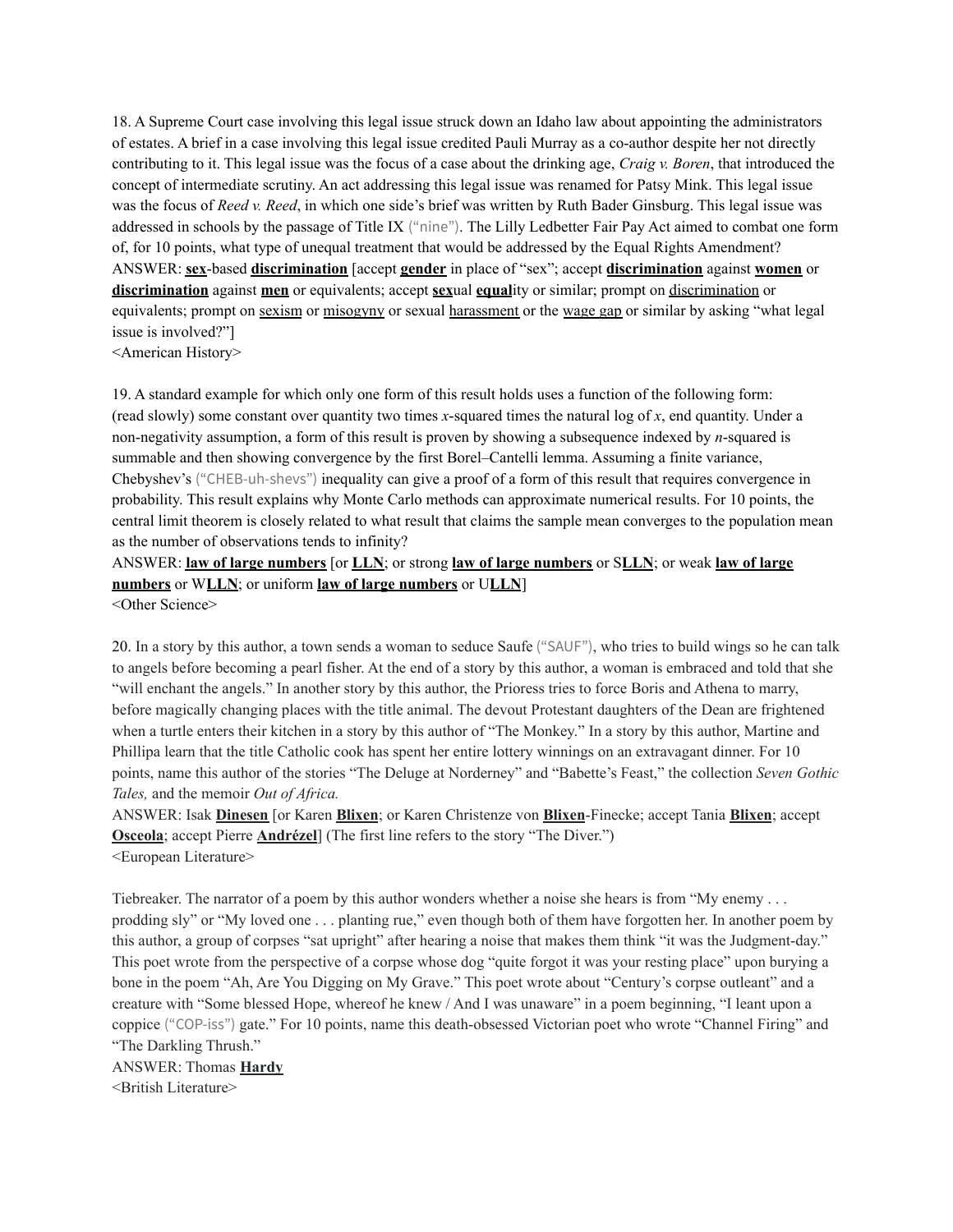#### BONUSES

1. Answer the following about contemporary American composer Gabriela Lena Frank, for 10 points each.

[10h] Frank's string orchestra piece *Leyendas* is subtitled for a "walkabout" in this cultural region, the birthplace of her mother. Instruments from this region include *siku* panpipes and the *charango* lute.

ANSWER: **Andes** Mountains [or **Andean** Mountains or Cordillera de los **Andes**; accept **Peru**; accept **Altiplano** or **Cordillera Blanca**; prompt on South America or Latin America]

[10e] Frank is a member of the Silk Road Ensemble, which also features this superstar Chinese American cellist. ANSWER: Yo-Yo **Ma** [or **Mǎ** Yǒuyǒu]

[10m] Frank's *La Llorona* ("yo-RO-nah") tone poem is written for orchestra and this instrument, which is played by Nobuko Imai. William Primrose and Lionel Tertis both acted as soloists during performances of William Walton's concerto for this instrument.

ANSWER: **viola** [accept **Viola** Concerto]

<Classical Music>

2. An author born in this country depicted the protagonist Moses Aloetta in a novel that describes London as a "glitter city." For 10 points each:

[10m] Name this birthplace of Sam Selvon, who wrote *The Lonely Londoners*. Another author born in this modern-day country wrote the collection *Miguel Street* and a novel whose six-fingered protagonist marries Shama. ANSWER: **Trinidad and Tobago** [or Republic of **Trinidad and Tobago**; prompt on Trinidad]

[10e] Selvon and his fellow Trinidadian author V. S. Naipaul both had works broadcast by the BBC's London-based *Caribbean Voices* radio program in the 1950s, much like this Saint Lucian author of the epic poem *Omeros*. ANSWER: Derek **Walcott** [or Sir Derek Alton **Walcott**]

[10h] This author argued that British poetic traditions cannot express Caribbean experiences by saying, "The hurricane does not roar in pentameters." This author wrote the poetry collection *Born to Slow Horses* and adapted *Antigone* into the play *Odale's Choice*.

ANSWER: Kamau **Brathwaite** [or Edward Kamau **Brathwaite**]

<World Literature>

3. During a 1926 to 27 Harvard University expedition to this country, researchers interviewed one of the few women to become a local ruler, Suah Koko. For 10 points each:

[10m] Name this country where melegueta pepper was traded on the Grain Coast. Joseph Jenkins Roberts was installed as governor of this country by a group whose leaders included Robert Finley and Bushrod Washington. ANSWER: **Liberia** [or Republic of **Liberia**] (The group was the American Colonization Society.)

[10h] In addition to annexing communities named for Kentucky and Mississippi, Liberia annexed this republic, established on Cape Palmas by slaves from its eponymous state. This republic was led by John Brown Russwurm. ANSWER: Republic of **Maryland** [or the Independent State of **Maryland**; or **Maryland** in Africa; or **Maryland** in Liberia]

[10e] This American political party inspired the name of a long-ruling Liberian party with "True" in its name. The American Colonization Society was supported by Henry Clay, a member of this no-longer-extant political party. ANSWER: **Whig** Party [accept True **Whig** Party or Liberian **Whig** Party]

<American History>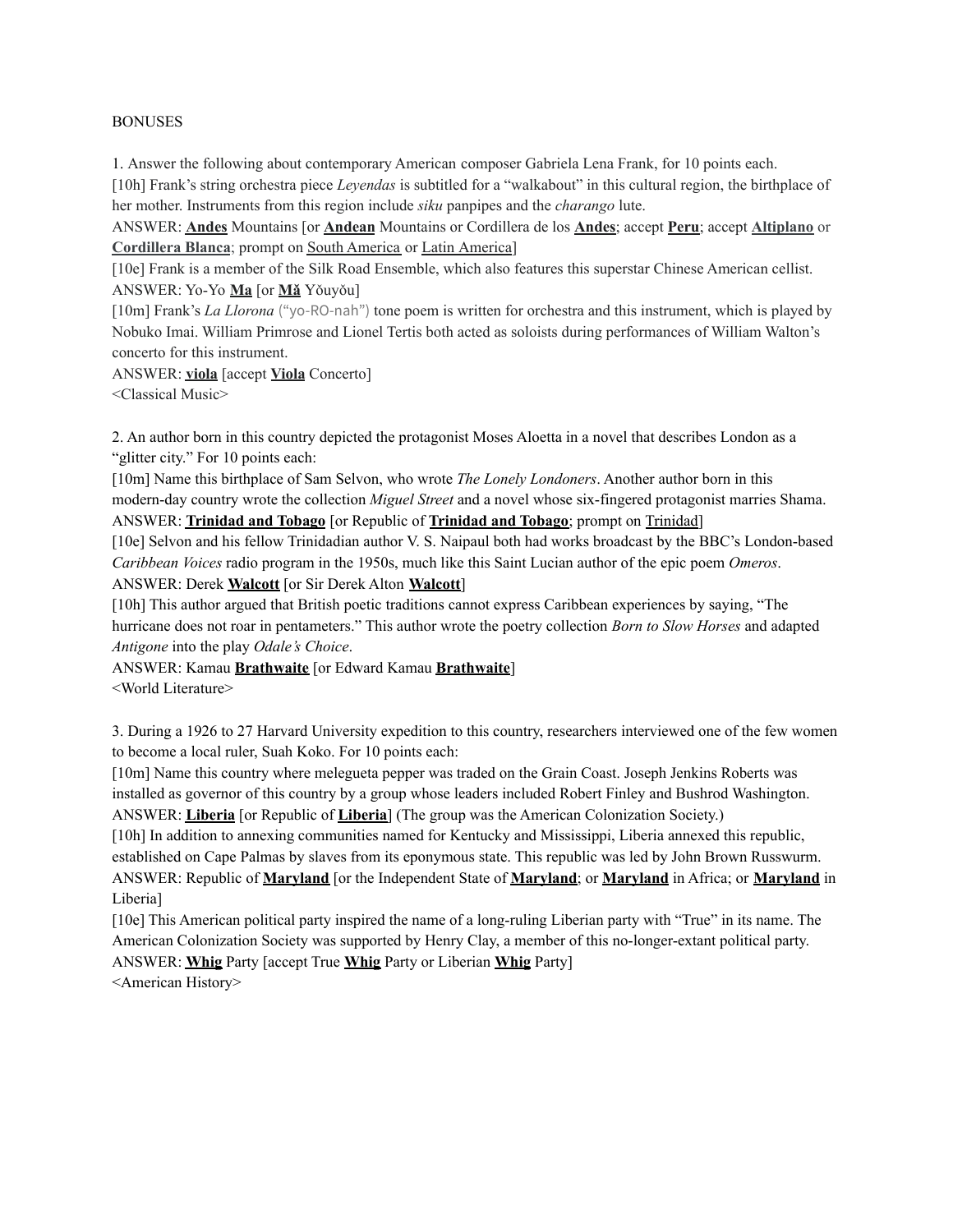4. Polly Matzinger's "danger model" explains why these complexes can be activated by DAMPs ("damps"), or danger-associated molecular patterns, like pannexin-1 and  $P_2X_7$  ("P-2-X-7"). For 10 points each: [10h] Name these wheel-shaped protein complexes that canonically activate caspase-1 from a scaffold, such as NLRP3. By proteolytic cleavage, these complexes release IL-1 beta, IL-18, and gasdermin-D during pyroptosis. ANSWER: **inflammasome**s [accept canonical **inflammasome** or noncanonical **inflammasome**] [10e] One of the main signals of cell damage that activates the inflammasome is the efflux of this cation, which neutralizes superoxide in phagolysosomes. An ATPase "pump" exchanges this ion with sodium. ANSWER: **potassium** [or  $\mathbf{K}^*$  or **potassium**-plus; accept sodium–**potassium** pump or Na<sup>+</sup>/ $\mathbf{K}^*$  pump] [10m] Potassium efflux alters histamine release by mast cells and these other IgE-responsive myeloid cells. These rare pro- $T_h$ 2 ("T-H-2") granulocytes stain differently than eosinophils and neutrophils. ANSWER: **basophil**s

<Biology>

5. In *A History of Balance*, Joel Kaye argued that Peter John Olivi began to reduce the acceptance of this policy by distinguishing a new type of a certain concept from its "simple" or "numerata" type. For 10 points each: [10h] Describe this policy, to which Hostiensus outlined thirteen exceptions. Gratian's ("GRAY-shun's") classic statement of this policy in the *Decretum* drew on the Aristotelian idea that a sterile substance cannot propagate. ANSWER: medieval **ban** on **usury** ("YOO-zhur-ee") [or **ban** on **interest**; accept **anti-usury** or **anti-interest** position; accept any answer that describes **usury** or **interest** being **immoral** or **bad** or **evil** or equivalents] [10e] This thinker compared usury ("YOO-zhur-ee") to charging for both a cake and for the eating of the cake. This philosopher condemned usury in his *Summa Theologica*.

ANSWER: Saint Thomas **Aquinas** [or Tommaso d'**Aquino**; prompt on Doctor Angelicus or Doctor Communis or Doctor Universalis]

[10m] A classic of later medieval economic philosophy is the *De Moneta* of Nicolas Oresme, who worked with this other medieval philosopher on theorizing the concept of impetus. This philosopher names a paradox in which an animal placed midway between food and water is unable to move to one or the other.

ANSWER: Jean **Buridan** [or Johannes **Buridanus**; accept **Buridan**'s ass] <Philosophy>

6. Answer the following about a shaft subjected to torsion, for 10 points each.

[10m] This scientist's stress function simplifies the calculation of the shear stress on noncircular shafts. This scientist first described the boundary layer in a 1904 paper he presented in Heidelberg.

# ANSWER: Ludwig **Prandtl** [accept **Prandtl** number]

[10e] Ludwig Prandtl also showed that the amount of this quantity applied to the shaft is twice the integral of his stress function over the cross section. This quantity is the rotational analog of force.

ANSWER: **torque** [prompt on tau]

[10h] To design shafts experiencing torsional loading, the shear stress is replaced with an allowed value using this number generally calculated as yield stress over working stress. This number shares its name with a quantity used in tokamak design that equals the number of poloidal rotations of a magnetic field line per one toroidal rotation. ANSWER: **factor of safety** [or **safety factor**; prompt on Kruskal–Shafranov factor by asking "what other name is given to that quantity?"]

<Physics>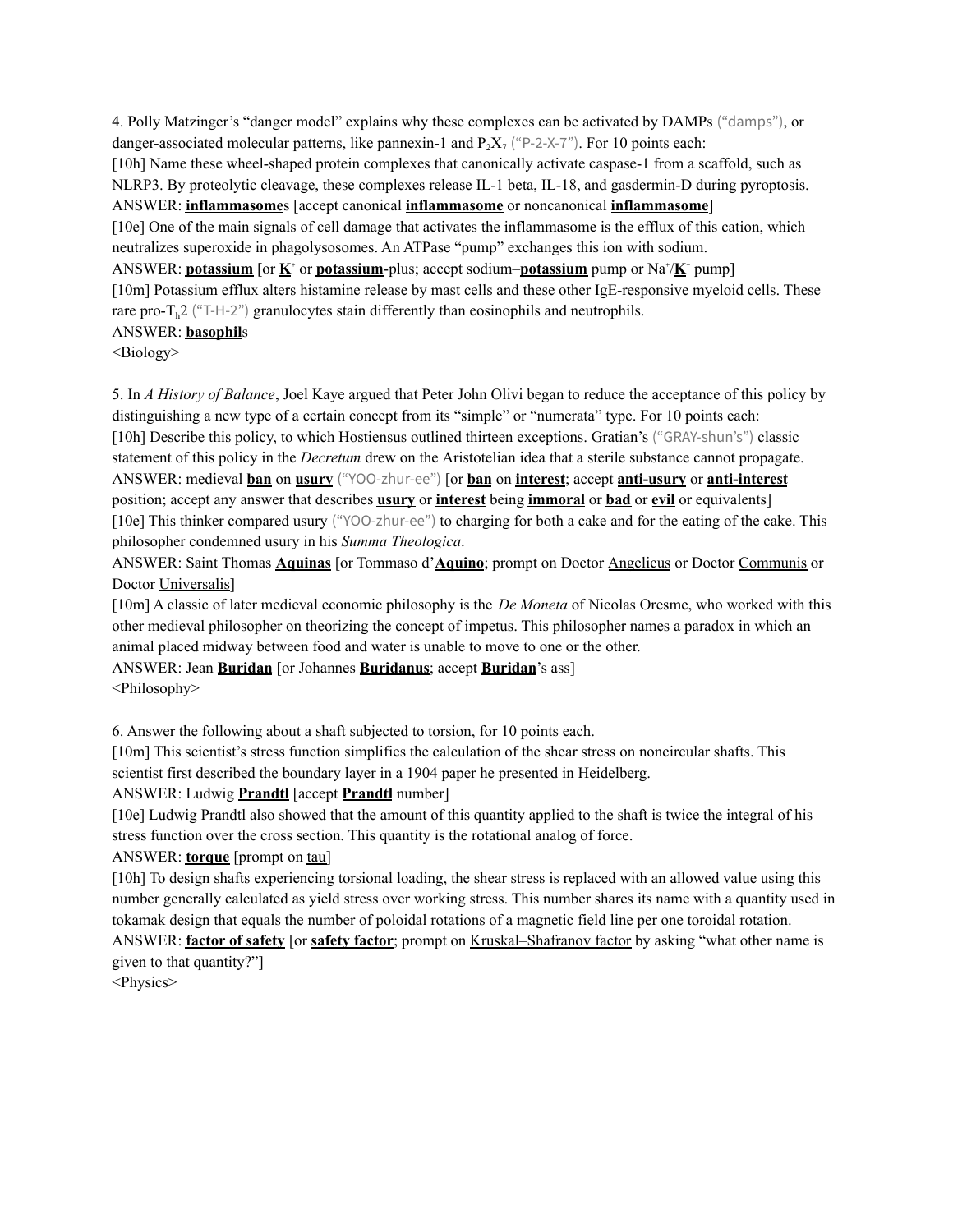7. Answer the following about precision agriculture, the push for big data on farms that could perhaps lead to a third modern farming revolution, for 10 points each.

[10e] GPS and real-time kinetics can be used to guide these vehicles to increase the accuracy of rowing. These vehicles are designed to pull heavy loads, such as the machinery required for tilling and plowing. ANSWER: **tractor**s

[10h] This class of technologies uses sensor data or maps created with drone imaging to identify the optimal treatment of different field management zones. This class of technologies prescribes the amount of seeding, crop nutrients, irrigation, pesticides, et cetera that best fit a zone's topology and soil characteristics.

### ANSWER: **variable rate** technology [or **VR**T]

[10m] Yield monitoring provides farmers with accurate data by equipping these machines, tractors, and grain elevators with lots of IoT ("I-O-T") sensors. These machines have a front-mounted header for reaping, a conveyor belt to deliver grain to threshing drums, a separating unit to remove stalks, and a cleaning unit to winnow the grain. ANSWER: **combine** harvesters [or **combine**s; reject "harvesters"]

<Current Events>

8. An R-16 intercontinental missile test at this facility caused the explosive Nedelin catastrophe in 1960. For 10 points each:

[10m] Identify this launch facility named for a copper mining town to disguise its secret location near the Syr Darya River. The Buran program was tested at this spaceport.

ANSWER: **Baikonur** Cosmodrome [or **NIIP-5**/GIK-5 range; or **Scientific Research Test Range Number 5**; or **Pjáty Naúchno-Isslédovatel'skii Ispytátel'nyi Poligón**; prompt on Cosmodrome; prompt on Tyuratum or Leninsk] [10e] Missions like Vostok 1 and Sputnik 1 were launched from the Baikonur Cosmodrome in this large modern-day country, where a nuclear blast formed Lake Chagan when it was a Soviet socialist republic governed from Almaty. ANSWER: **Kazakhstan** [or Republic of **Kazakhstan** or **Qazaqstan** Respublikasy; accept **Kazakh** Soviet Socialist Republic or **Qazaq** Keñestik Socïalïstik Respwblïkası or **Kazakhskaya** Sovetskaya Sotsialisticheskaya Respublika] [10h] The USSR conducted hundreds of nuclear tests at this secret site in Kazakhstan, causing birth defects exposed in the documentary *After the Apocalypse*. Olzhas Suleimenov's "Nevada" movement halted tests at this site in 1989. ANSWER: **Semipalatinsk** Test Site [or **Semey** Polygon or the **Polygon** or **Semipalatinskiy** ispytatel'nyy yadernyy poligon; accept Nevada **Semipalatinsk**; accept village of **Sarzhal**] <European History>

9. Translations of poems by authors like Paul Valéry and Horace are placed throughout this poet's most famous collection. For 10 points each:

[10h] Name this author of the Pulitzer Prize-winning collection *Moy Sand and Gravel*. This author remembers traveling through "Dunnamanagh and Ballynascreen" in his native Northern Ireland in the poem "Hard Drive." ANSWER: Paul **Muldoon**

[10e] In a eulogy at this author's funeral, Muldoon recalled a time when this author "bounced [him] off like snow off a plough" during a game of football. This countryman of Muldoon penned the collection *Death of a Naturalist*. ANSWER: Seamus **Heaney** [or Seamus Justin **Heaney**]

[10m] Muldoon's poem "Erm" is dedicated to this poet. The title animal "enters the dark hole of the head" after setting "neat prints into the snow" in "The Thought-Fox," one of this author's many poems about animals. ANSWER: Ted **Hughes** [or Edward James **Hughes**]

<British Literature>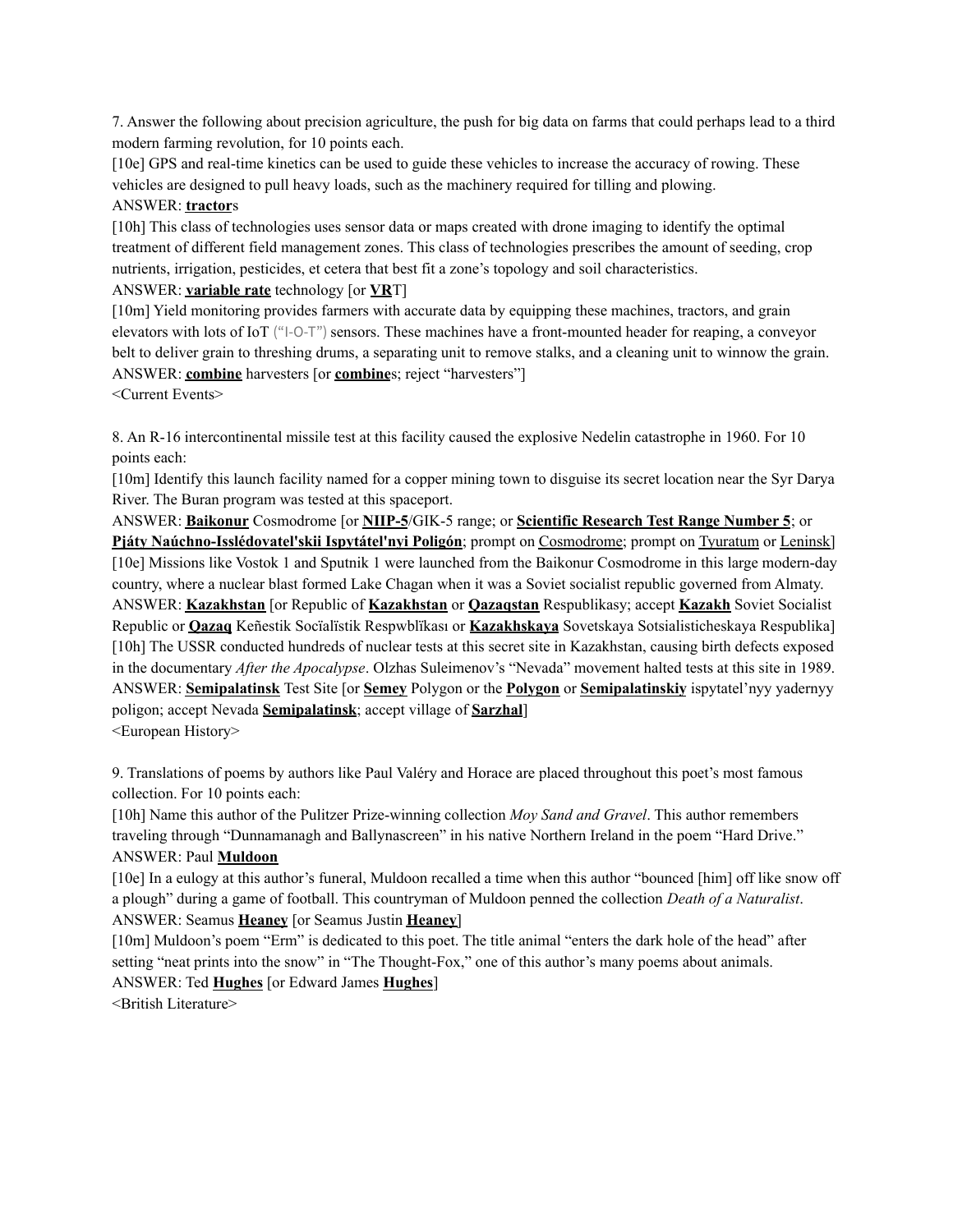10. The onset of scotopic conditions causes the "Purkinje ("pur-KIN-jee") shift" in this faculty, which functions only for moving stimuli in patients with Riddoch syndrome. For 10 points each:

[10e] Identify this faculty whose "acuity" is measured with Snellen and logMAR charts. The opponent-process and Young–Helmholtz trichromatic theories explain how this faculty processes colored objects.

ANSWER: **vision** [or **visual** perception; or **sight** or **see**ing; accept **visual** acuity; accept color **vision** or trichromatic **vision**; prompt on perception or senses or sensory systems]

[10m] Lawrence Weiskrantz found that patients can exhibit "blindsight" despite damage to the visual cortex in this lobe of the cerebral cortex. Both the dorsal and ventral pathways of vision exit this lobe in the two-streams hypothesis.

### ANSWER: **occipital** lobe

[10h] This trait, which may be correlated with occipital petalias and homosexuality, corresponds to negative scores on the Edinburgh inventory. A 2020 *Neuron* paper reported that 4.25% of women with this trait might be able to smell without an olfactory bulb.

ANSWER: **left-handed**ness [or **sinistral**ity; accept **ambidextrous** or **ambidexterity** or **cross-dominance** or **mixed dominance** or **mixed-handed**ness or **hand confusion**; prompt on handedness or dexterity or laterality or Edinburgh Handedness Inventory; prompt on sinister]

<Social Science>

11. The precursor of this material is called clinker. For 10 points each:

[10m] Name this material produced by heating aluminosilicate minerals in a kiln with limestone and grinding the resulting clinker to form a powder. This material is mixed with water and aggregate to form a ubiquitous building material.

ANSWER: Portland **cement** [prompt on concrete]

[10h] Clinker is formed in cement kilns via this process, in which the temperature doesn't rise above the melting point. This process can cause undesirable loss of surface area and is performed by lasers in an additive manufacturing technique.

# ANSWER: **sinter**ing [accept **frittage**; accept selective laser **sinter**ing]

[10e] Cement production produces large quantities of this greenhouse gas, which is released when calcium carbonate from limestone heated in the kiln decomposes into calcium oxide and this gas.

#### ANSWER: **carbon dioxide** [or  $CO<sub>2</sub>$  ("C-O-2")]

<Chemistry>

12. This artist often paints self-portraits of himself wearing a blonde wig and lipstick. For 10 points each:

[10h] Name this contemporary African American painter who depicted a barber shop in *Da Style*. This artist often paints figures with literally black skin, such as a painting of a man with a single missing tooth titled *A Portrait of the Artist as a Shadow of His Former Self*.

# ANSWER: Kerry James **Marshall**

[10m] Marshall was dubbed *La Lectura* in a portrait of him by this artist. This artist often recreates the work of Old Masters with black subjects, such as a man wearing Timberlands in his version of David's *Napoleon Crossing the Alps*.

ANSWER: Kehinde **Wiley** (The portrait of Marshall is from Wiley's *Trickster* series.)

[10e] Marshall created a series critiquing public housing that depicts five housing projects all with one of these places in their name. Hieronymus Bosch painted one of these places "of Earthly Delights."

ANSWER: **garden** [accept *The Garden of Earthly Delights*; accept *The Garden Project*]

<Painting/Sculpture>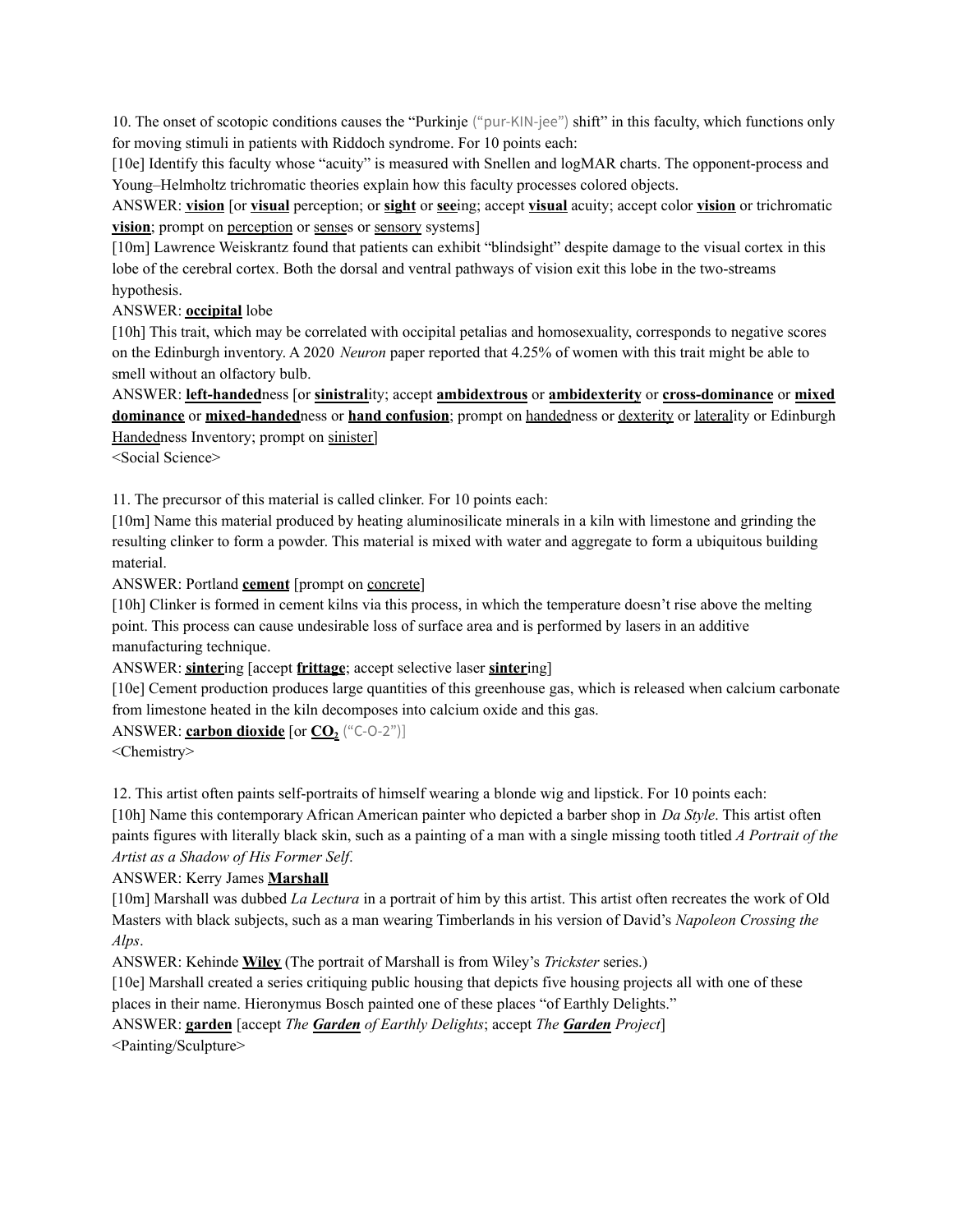13. The kingdoms of Soppeng and Wajoq formed the Tellumpocco alliance against Talloq on this island, whose Kingdom of Luwu was spuriously credited with the epic La Galigo. For 10 points each:

[10h] Name this island whose Tongkonan houses are preserved at Tana Toraja. Arung Palakka led this island's Boné Bugis ("BOO-ghiss") people, who profited from the Treaty of Bungaya, which subjugated this island's Gowa Sultanate to Fort Rotterdam.

# ANSWER: **Sulawesi** [or **Celebes**]

[10e] During this century, Sulawesi's kingdoms of Tobungku and Banggai were claimed as vassals of Sultan Babullah of Ternate, who expelled the Portuguese to Timor. Lapu-Lapu's army killed Ferdinand Magellan during this century.

ANSWER: **16th** century CE [or **1500**s; or **16th** century AD]

[10m] During a 16th-century Spanish invasion of this modern-day country, Naresuan ("nah-ray-SOO-un") sacked its "Dark Age" capital, Longvek. After the Nam tiến "march to the south," this country (emphasize) *lost* its former "Water Chenla" delta west of Champa.

ANSWER: **Cambodia** [or **Kâmpŭchéa**; or Kingdom of **Cambodia** or Preăh Réachéanachâkr **Kâmpŭchéa**; or **Cambodge** or **Camboya**; accept **Cambodian**–Spanish War or Guerra hispano-**camboyana**] <World History>

14. A member of this family wrote a biography of his daughter subtitled *The Breath of Childhood* that was deemed unpublishable by Ralph Waldo Emerson. For 10 points each:

[10h] Identify this family that included a member who was compared to Psyche in that book's title. The prose piece *Transcendental Wild Oats* satirized this family's involvement in the Transcendentalist utopian community of Fruitlands.

ANSWER: **Alcott** family [accept Louisa May **Alcott**; accept Bronson **Alcott** or Amos Bronson **Alcott**; accept Elizabeth Sewall **Alcott** or Lizzie **Alcott**]

[10e] Louisa May Alcott's sister Elizabeth inspired Beth, one of the title characters of this novel that details the lives of the March sisters.

# ANSWER: *Little Women*

[10m] This author of *Woman in the Nineteenth Century* was invited to join the Transcendentalist utopian community of Brook Farm thanks to her editorship of *The Dial*.

ANSWER: Margaret **Fuller** [or Sarah Margaret Fuller **Ossoli**]

<American Literature>

15. Rudolf Simek conjectures that this number, marking how many nights Odin hung from

Yggdrasil ("IG-druh-sil"), was significant in Norse myth because it is a factor of twenty-seven, the number of days in the lunar calendar. For 10 points each:

[10e] Give this number whose cosmological importance is exemplified by the *Völuspá*'s ("vuh-LUSS-puh's") declaration that Yggdrasil supports this many worlds.

ANSWER: **nine** [or **9**]

[10m] Adam of Bremen reported that at this Swedish temple, nine males of various species were hung from trees as sacrifices to the gods every nine years. A university in a city with the same name as this temple is the oldest in Sweden.

ANSWER: Temple at **Uppsala** [accept **Uppsala** University or **Uppsala** universitet]

[10h] This figure's valkyrie wife left nine years after he stole her swan garments to marry her. In revenge for being hamstrung and enslaved, this figure fashioned goblets from the skulls of the sons of Nidudr.

ANSWER: **Völund** [or **Volundr**; accept **Weland** or **Wayland** the Smith]

<Mythology>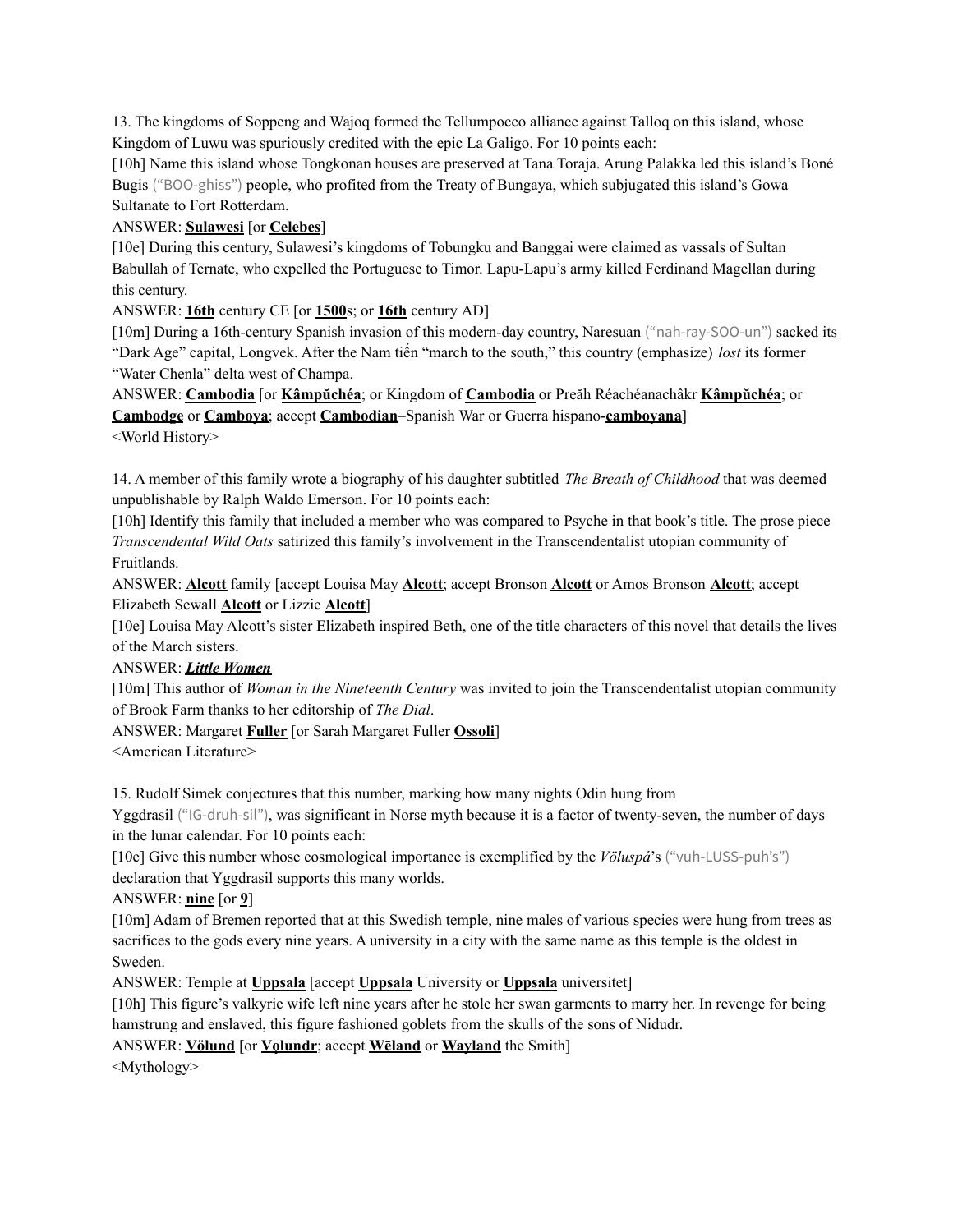16. Answer the following about Afro-Caribbean immigrants to the United Kingdom, for 10 points each. [10e] Norman Tebbit controversially devised an assimilationist "test" to determine whether immigrants supported the English national team or teams from their ancestral homelands in this bat-and-ball sport popular in the Commonwealth.

### ANSWER: **cricket** [accept Test **cricket**]

[10m] The wave of Afro-Caribbean immigrants to the UK after World War II is often referred to as the "generation" of this ship, which ferried over a thousand West Indians to London in 1948.

ANSWER: HMT *Empire Windrush* [accept **Windrush** generation]

[10h] The mishandling of an investigation into the 1993 murder of this teenaged son of Jamaican immigrants prompted an inquiry headed by William Macpherson to cast the Metropolitan Police as "institutionally racist." ANSWER: Stephen **Lawrence**

<Other History>

17. You only look once, that's the motto. Answer the following about YOLO ("yoh-loh"), a unified architecture for real-time object detection, for 10 points each.

[10m] YOLO uses a single one of these neural networks to compute class probabilities of objects in an image. These neural networks apply filters to images in layers that perform their namesake operation, use pooling layers to aggregate results, and end with fully connected layers.

ANSWER: **convolutional** neural networks [or **CNN**s; or **ConvNet**s]

[10h] YOLO computes a confidence score using the Intersection over Union between the predicted one of these regions and a ground truth one. These regions are rectangles occupied by objects of interest in an image. ANSWER: **bounding box**es [prompt on boxes]

[10e] These units are used to measure the speed of YOLO and other object-detection architectures. Humans can't perceive rates higher than 60 of these units, which are used to report the refresh rate of computer monitors. ANSWER: **frames per second** [or **fps**; prompt on hertz or Hz; prompt on frames; prompt on frame rate or frame frequency by asking "what units measure that quantity?"]

<Other Science>

18. A former TV presenter founded a radical utopian Buddhist movement in this country that heavily criticizes members of the Saṅgha who make amulets or use lustral water. For 10 points each:

[10h] Name this country where the Santi Asoke movement was founded. The anti-materialist Sekhiyatham movement in this country has clashed with its government over Westernizing reforms.

ANSWER: **Thailand** [or Kingdom of **Thailand** or Ratcha-anachak **Thai**; accept **Siam**]

[10m] A revivalist "tradition" of Buddhist monks called vanavasi or thudong, who insist on living only in these natural places, is most prevalent in Thailand. The title of the *Brhadāranyaka Upanishad* ("BROAD-ah-rahn-yaka oo-pun-ee-SHUT") is usually translated as "the great" one of these places.

ANSWER: **forest**s [or **jungle**s; accept the **woods** or rain **forest**s; accept Thai **Forest** Tradition; prompt on wilderness]

[10e] The Thai Buddhist philosopher Buddhadāsa taught that this state should be viewed as the liberation from egoistic preoccupation rather than a literal escape from rebirths. This state of release from samsara is generally seen as the end goal of the Buddhist path.

ANSWER: **nirvāṇa** [accept **nibbana** or **nibbāna**; accept **moksha**] <Religion>